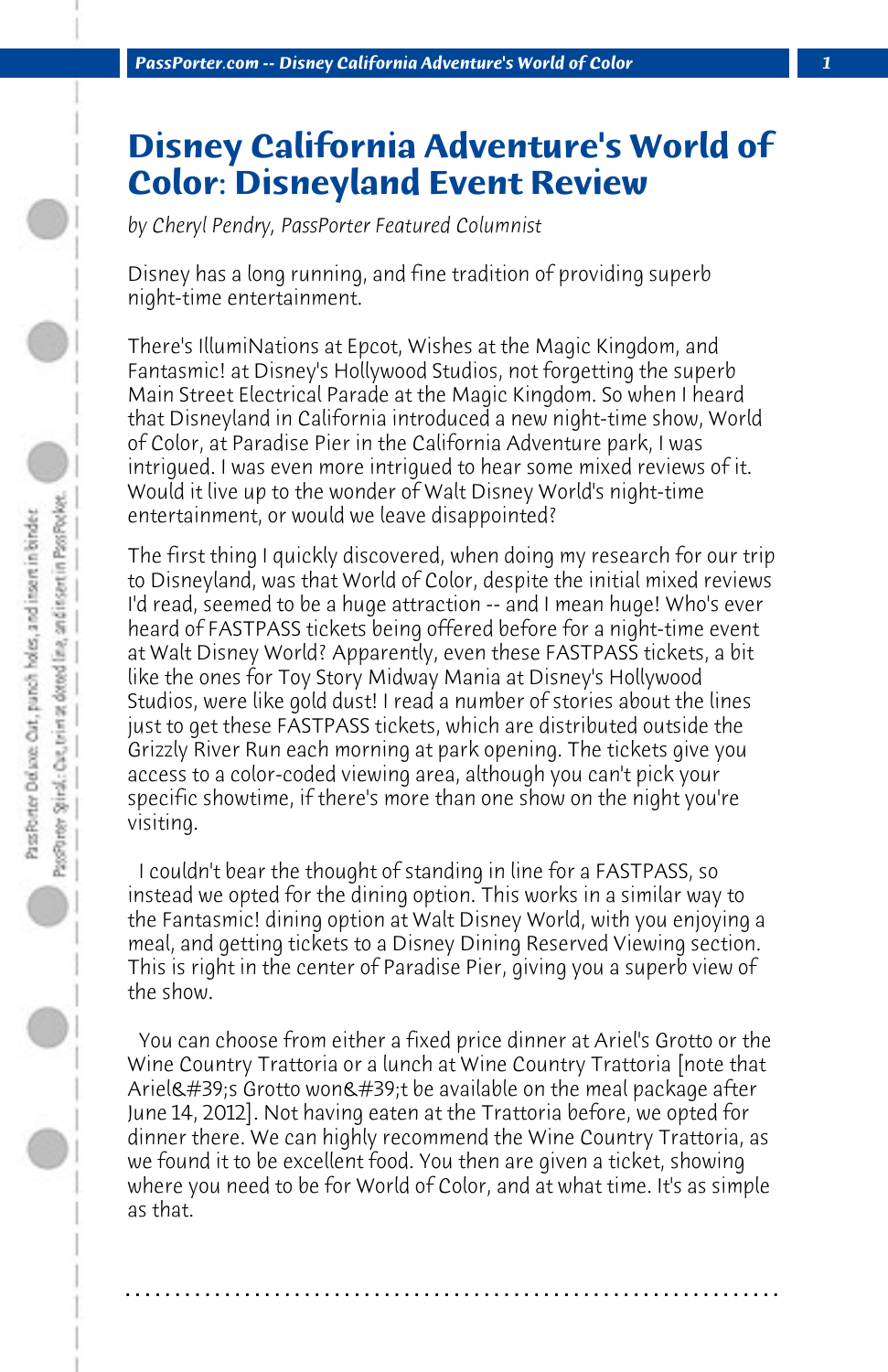For Ariel's Grotto, if you want to see the first show of the night, you'll need to dine between 5:00 pm and 7:00 pm, while seating times for the second show are between 7:05 pm and 8:30 pm. If you're thinking that this sounds like a good way to enjoy some time with the characters, then think again, as they're not present during World of Color dining package hours. The price is \$39.99/adults and \$20.00/children aged 3-9.

 The deal at Wine Country Trattoria is exactly the same, both in terms of cost, and the times at which you need to dine. For lunch there, the cost is \$29.99/adults and \$18.99/children, with times running from 11:30 am to 2:30 pm for the first show, and from 2:40 pm to 3:30 pm for the second show. If this is something you're interested in, then you can call to book on 714-781-DINE.

 Another option is to go for the World of Color Picnic Meal, which come in four different options. Adults can choose from either the All-American, European Antipasto, Taste of Asia, or Mediterranean Vegetable, and each one comes with an entree, dessert, and choice of beverage. Children's picnics come with the choice of a chicken leg or peanut butter and jelly sandwich. Each meal is \$15.99, including tax. These can be pre-ordered up to 30 days before the date that you're planning on seeing the show, but don't leave it too late, as Disney won't accept pre-orders on the day of.

 If you don't want to opt for any of these, then you could face a long wait for the show. We were amazed by how early people were camping out to get a good spot for that night's World of Color. Almost every inch around Paradise Pier were taken up by people, eagerly awaiting the show. We were exceptionally glad that we'd gone for the Disney Dining package. One thing that's worth knowing about the packages is that they let you in at a set time, and they have a set area for you. We were delighted by the area we were let into, as it was directly center stage, right opposite Mickey's Fun Wheel, and was a perfect viewing spot.

 So what's the show like? We'd been told beforehand by a Cast Member that it's 29 minutes in length. That's a long time to keep your audience's attention, but my goodness, Disney manages it. I was sceptical about this, as after all, it's a water show. What can you do with water? Well, as it happens, a heck of a lot! Water may be the main ingredient, but World of Color also pulls in color, light, images, and fire to bring to life some of Disney's greatest films.

 If you've seen Fantasmic!, then you've got an idea of what to expect, in terms of images created with mists of water, but World of Color somehow manages to take it to a completely new level. It starts off with

**. . . . . . . . . . . . . . . . . . . . . . . . . . . . . . . . . . . . . . . . . . . . . . . . . . . . . . . . . . . . . . . . . .**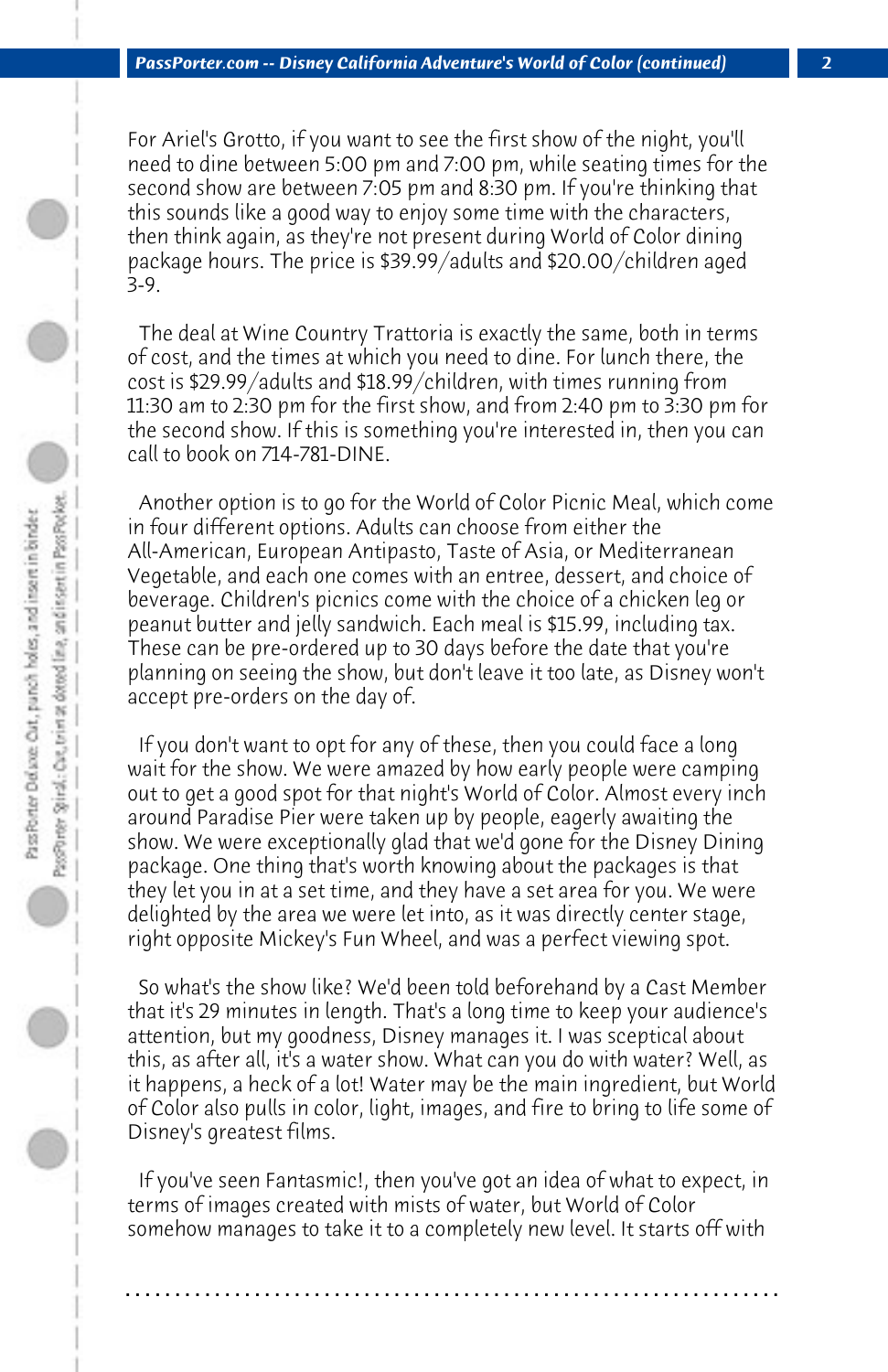*PassPorter.com -- Disney California Adventure's World of Color (continued) 3*

Walt Disney's Wonderful World of Color, from which it draws its name, and finishes with this. In between, films such as Finding Nemo, Toy Story, WALL-E, the Little Mermaid, Pirates of the Caribbean, the Lion King, Lady and the Tramp, and Fantasia are featured.

 It's not just the images and the accompanying music, but at times, there's a superb use of fire, and even the Fun Wheel has a role, with its lights synchronized to the show. I will be honest here, neither of us are fans of Fantasmic! It just doesn't do anything for us, so I wasn't sure what we'd make of World of Color. I don't know if the technology has moved on - I'm sure it has, with high definition now available - but it was so much easier to see all the images than in Fantasmic! We didn't have any of those irritating moments we've had before, where we're sitting there, wondering what on earth we're seeing. Everything was clear, and immediately obvious. Perhaps even better, the photos we took of the show came out superbly, so anyone looking at them could instantly get an idea of what we experienced.

D

PassPrier Spiral: Corumini at detect line, and insert in Pass Pocket. Pass Porter Delaxe: Cut., punch holes, and insert in binder.

 Perhaps something that surprised us, though it shouldn't have done really, given that we've seen the fountains dance outside the Venetian in Las Vegas, is how high the jets can shoot into the air. They can reach up to 200 feet, so if you're near the front, you may get wet. It's not exactly a splash zone, but it's something you might want to think about if you want to have a camera out during the show, and don't want it to get wet. Another thing worth knowing is that the viewing areas for World of Color are designed to be standing, rather than sitting. For me, with chronic fatigue, that was a major concern for me, but I was able to snag a bench [to watch it from. However, there aren](http://www.passporter.com/articles/cheryl-pendry-featured-columnist.asp)'[t man](http://www.passporter.com/articles/cheryl-pendry-featured-columnist.asp)y, and if this worries you, you may want to get an ECV or wheelchair to be on the safe side.

 In short, you miss World of Color at your peril. After seeing it once, it's already on our must-do list for any future visit to Disneyland. We're obviously not the only ones, given the crowds we saw waiting for it on our most recent visit, and I suspect it will be exceptionally popular for a long time to come. If you do want to see it, I can thoroughly recommend getting a dining package, as we got a wonderful meal, and some great spots to see World of Color out of it.

*About The Author: Cheryl and husband Mark live in England and love to travel, particularly to America. They are in the process of visiting every Disney theme park around the world, having already been to Disneyland Resort Paris, Hong Kong Disneyland and both American Disney resorts. They are now planning for their trip to Japan in the spring to visit the Tokyo Disney Resort.* Click here to view more of Cheryl's articles!

**. . . . . . . . . . . . . . . . . . . . . . . . . . . . . . . . . . . . . . . . . . . . . . . . . . . . . . . . . . . . . . . . . .**